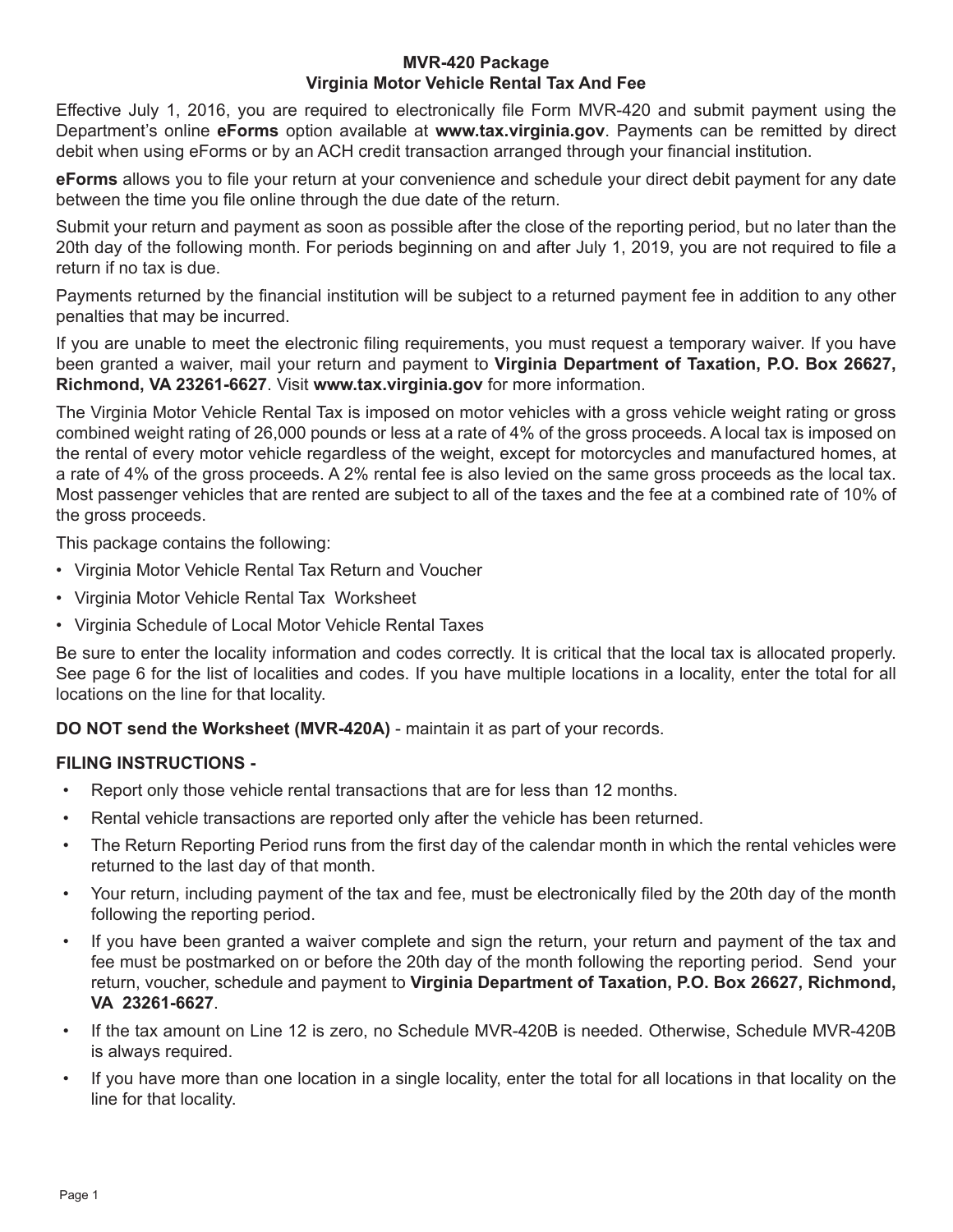## **Form MVR-420 Virginia Motor Vehicle Rental Tax Return**

*Do NOT staple. For assistance, call (804) 404-4180.* 

*Return and payment are due on the 20th of month following the end of period.* 

*For periods beginning on and after July 1, 2019, you are not required to file a return if no tax is due.* Name



| <b>Address</b>           |                  | $17 -$                                                                                                                                                                        | <b>Account Number</b> |    |  |  |  |
|--------------------------|------------------|-------------------------------------------------------------------------------------------------------------------------------------------------------------------------------|-----------------------|----|--|--|--|
| <b>Address</b>           |                  | Period                                                                                                                                                                        |                       |    |  |  |  |
|                          | City, State, ZIP |                                                                                                                                                                               | Due Date              |    |  |  |  |
|                          |                  | Complete Form MVR-420A and Form MVR-420B before beginning the form below.                                                                                                     |                       |    |  |  |  |
|                          | 1                |                                                                                                                                                                               |                       | 1  |  |  |  |
|                          | 2c               |                                                                                                                                                                               | 2c                    |    |  |  |  |
|                          | 3d               |                                                                                                                                                                               |                       | 3d |  |  |  |
| 4% Rental Tax            | 4                | Net Proceeds Subject to Rental Tax (Line 1 minus the sum of Lines 2c and 3d). If<br>negative, enter "0" and carry excess to next return as "Other Adjustments."               | 4                     |    |  |  |  |
|                          | 5                |                                                                                                                                                                               |                       | 5  |  |  |  |
|                          | 6                |                                                                                                                                                                               |                       | 6  |  |  |  |
|                          | 7c               |                                                                                                                                                                               |                       | 7c |  |  |  |
|                          | 8d               |                                                                                                                                                                               | 8d                    |    |  |  |  |
| Local Tax and Rental Fee | 9                | Net Proceeds Subject to Local Tax and Rental Fee (Line 6 minus the sum of Lines 7c<br>and 8d). If negative, enter "0" and carry excess to next return as "Other Adjustments." |                       | 9  |  |  |  |
|                          | 10 <sup>1</sup>  |                                                                                                                                                                               |                       | 10 |  |  |  |
|                          | 11               |                                                                                                                                                                               |                       | 11 |  |  |  |
|                          | 12 <sup>°</sup>  |                                                                                                                                                                               |                       | 12 |  |  |  |
| <b>Total Due</b>         | 13               |                                                                                                                                                                               |                       | 13 |  |  |  |
|                          | 14               |                                                                                                                                                                               |                       | 14 |  |  |  |
|                          | 15               | Enter the amount from Line 15 on the voucher below.                                                                                                                           |                       | 15 |  |  |  |

Payment Method: Electronic Funds Transfer **Check Enclosed** 

#### **If you have an amount due, remember to attach Form MVR-420B to your return.**

**Declaration and Signature** I declare that this return (including accompanying schedules and statements) has been examined by me, and to the best of my knowledge and belief, is true, correct and complete.

| Signature     | Date                                      | <b>Phone Number</b> |  |
|---------------|-------------------------------------------|---------------------|--|
| Form MVR-420V | Virginia Motor Vehicle Rental Tax Voucher |                     |  |
| (Doc ID 420)  |                                           | Office Use          |  |

Period Due Date

## 0000000000000000 4208888 000000

| <b>Account Number</b> |  |
|-----------------------|--|
| $17 -$                |  |
| Name                  |  |
|                       |  |
| Address               |  |
|                       |  |
| Address               |  |
|                       |  |
| City, State, ZIP      |  |
|                       |  |

If you have been granted a waiver, mail completed forms (return, voucher, Form MVR-420B and payment) to:

**/ /**

**Virginia Department Of Taxation Motor Vehicle Rental Tax P.O. Box 26627 Richmond, VA 23261-6627**

**Total Amount Due (Line 15 of above return)**

.

 Page 2 Va. Dept. of Taxation MVR-420 Web 2601301 Rev. 04/19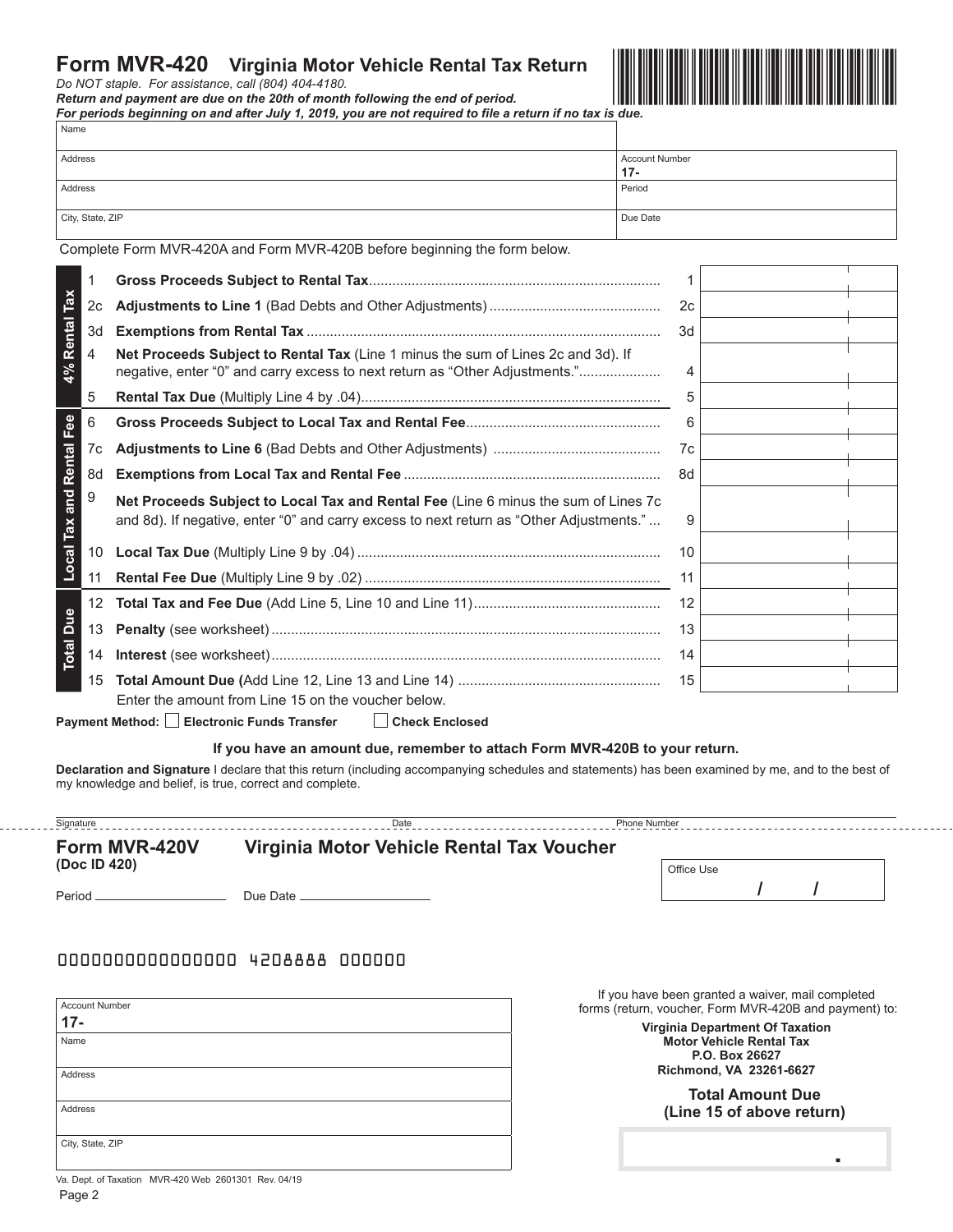## **Form MVR-420A Virginia Motor Vehicle Rental Tax Return Worksheet**

## • **Worksheet is for your records only. Do NOT mail.**

- Transfer amounts from this worksheet to the corresponding line number on Form MVR-420, Virginia Motor Vehicle Rental Tax Return.
- For assistance, call (804) 404-4180 or e-mail us at RentalTaxUnit@tax.virginia.gov.

*Submit your return and payment as soon as possible after the close of the reporting period, but no later than the 20th day of the following month. For periods beginning on and after July 1, 2019, you are not required to file a return if no tax is due.*

| 1. | <b>Gross Proceeds Subject to Rental Tax</b> |                                                                                                  |                |  |  |  |  |
|----|---------------------------------------------|--------------------------------------------------------------------------------------------------|----------------|--|--|--|--|
|    |                                             | Enter the gross rental proceeds subject to the 4% Rental Tax. Applies to rental transactions for |                |  |  |  |  |
|    |                                             | all motor vehicles (except mobile offices) with a gross vehicle weight rating or gross combined  |                |  |  |  |  |
|    |                                             | weight rating of 26,000 pounds or less.                                                          | 1.             |  |  |  |  |
| 2. |                                             | <b>Adjustments to Line 1</b>                                                                     |                |  |  |  |  |
|    | a.                                          | Enter the total amount of bad debts on rental transactions charged off as worthless for          |                |  |  |  |  |
|    |                                             | federal income tax purposes.                                                                     | 2a.            |  |  |  |  |
|    | b.                                          | Other, including Bad Debt Recovery reported on a previous return that was                        |                |  |  |  |  |
|    |                                             | subsequently collected during the current reporting period.                                      | 2 <sub>b</sub> |  |  |  |  |
|    | C.                                          | <b>Subtotal</b>                                                                                  |                |  |  |  |  |
|    |                                             | Line 2a plus Line 2b. If negative, enter in brackets.                                            | 2c.            |  |  |  |  |
| 3. |                                             | <b>Exemptions from Rental Tax</b>                                                                |                |  |  |  |  |
|    | a.                                          | Government Rentals Exemption - Enter the portion of your gross proceeds                          |                |  |  |  |  |
|    |                                             | from rentals to any of the following:                                                            |                |  |  |  |  |
|    |                                             | • Federal Government or any of its agencies                                                      |                |  |  |  |  |
|    |                                             | • State of Virginia or any Virginia town, city, or county.                                       | 3a.            |  |  |  |  |
|    | b.                                          | Re-Rentals Exemption - Enter your gross proceeds received from rentals to                        |                |  |  |  |  |
|    |                                             | another licensed renter for the purpose of re-rental.                                            | 3b.            |  |  |  |  |
|    | C.                                          | Other Exemptions - Enter the portion of your gross proceeds from rentals qualifying for          |                |  |  |  |  |
|    |                                             | any other exemption allowed by law (attach schedule to worksheet).                               | 3c.            |  |  |  |  |
|    |                                             |                                                                                                  |                |  |  |  |  |
|    | d.                                          | Total Exemptions. Add Line 3a through Line 3c.                                                   | 3d.            |  |  |  |  |
| 4. |                                             | Net Proceeds Subject to Rental Tax                                                               |                |  |  |  |  |
|    |                                             | Line 1 minus the sum of Line 2c plus Line 3d.                                                    |                |  |  |  |  |
|    |                                             | If negative, enter "0" and carry excess to next return as "Other Adjustments."                   | 4.             |  |  |  |  |
| 5. |                                             | <b>Rental Tax Due</b>                                                                            |                |  |  |  |  |
|    |                                             | Enter the results of the following calculation:                                                  |                |  |  |  |  |
|    |                                             | Line 4 multiplied by 4% (.04).                                                                   | 5.             |  |  |  |  |
| 6. |                                             | <b>Gross Proceeds Subject to Local Tax and Rental Fee</b>                                        |                |  |  |  |  |
|    |                                             | Enter the gross proceeds subject to the 4% Local Tax and the 2% Rental Fee. Applies to all       |                |  |  |  |  |
|    |                                             | rental transactions (except motorcycles, manufactured homes, mobile offices and storage          |                |  |  |  |  |
|    |                                             | trailers under 26,000 pounds).                                                                   | 6.             |  |  |  |  |
| 7. |                                             | <b>Adjustments to Line 6</b>                                                                     |                |  |  |  |  |
|    | a.                                          | Enter the total amount of bad debts on rental transactions charged off as worthless for          |                |  |  |  |  |
|    |                                             | federal income tax purposes.                                                                     | 7а.            |  |  |  |  |
|    | b.                                          | Other, including Bad Debt Recovery reported on a previous return that was                        |                |  |  |  |  |
|    |                                             | subsequently collected during the current reporting period.                                      | 7b.            |  |  |  |  |
|    | C.                                          | <b>Subtotal</b>                                                                                  |                |  |  |  |  |
|    |                                             | Line 7a plus Line 7b. If negative, enter in brackets.                                            | 7с.            |  |  |  |  |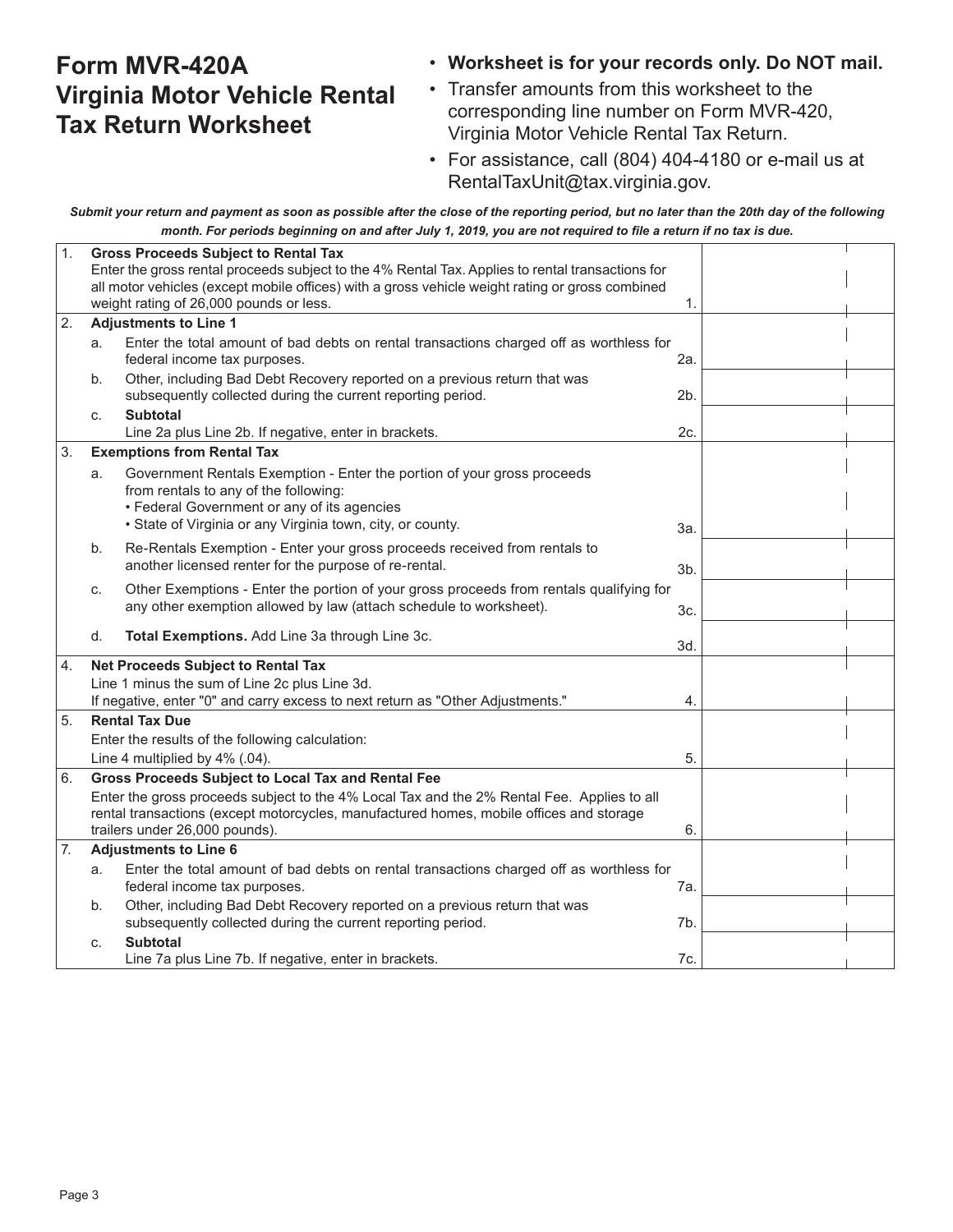# **Form MVR-420A - Page 2**

| 8. |              | <b>Exemptions from Local Tax and Rental Fee</b>                                                                                                                    |     |  |
|----|--------------|--------------------------------------------------------------------------------------------------------------------------------------------------------------------|-----|--|
|    | a.           | Government Rentals Exemption - Enter the portion of your gross proceeds<br>from rentals to any of the following:<br>• Federal Government or any of its agencies    |     |  |
|    |              | • State of Virginia or any Virginia town, city, or county                                                                                                          | 8а. |  |
|    | b.           | Re-Rentals Exemption - Enter your gross proceeds received from rentals to<br>another licensed renter for the purpose of re-rental.                                 | 8b. |  |
|    | C.           | Other Exemptions - Enter the portion of your gross proceeds from rentals qualifying for<br>any other exemption allowed by law. (Attach schedule to worksheet.)     | 8c. |  |
|    | d.           | Subtotal. Add Line 8a through Line 8c.                                                                                                                             | 8d. |  |
| 9. |              | Net Proceeds Subject to Local Tax and Rental Fee                                                                                                                   |     |  |
|    |              | Line 6 minus the sum of Line 7c and Line 8d.                                                                                                                       |     |  |
|    |              | If negative, enter "0" and carry excess to next return as "Other Adjustments."                                                                                     | 9.  |  |
|    |              | 10. Local Tax Due<br>Enter the results of the following calculation: Line 9 multiplied by 4% (.04)                                                                 | 10. |  |
|    |              | 11. Rental Fee Due                                                                                                                                                 |     |  |
|    |              | Enter the results of the following calculation: Line 9 multiplied by 2% (.02)                                                                                      | 11. |  |
|    |              | 12. Total Tax and Fee Due                                                                                                                                          |     |  |
|    |              | Add Line 5, Line 10 and Line 11.                                                                                                                                   | 12. |  |
|    | 13. Penalty  |                                                                                                                                                                    |     |  |
|    |              | The late filing and payment penalty is 6% of Line 12 for each month or part of a month the tax<br>is not paid, not to exceed 30%.                                  | 13. |  |
|    | 14. Interest |                                                                                                                                                                    |     |  |
|    |              | For late filing and payment, interest is assessed on Line 12 at the rate established in Section<br>6621 of the Internal Revenue Code of 1954, as amended, plus 2%. | 14. |  |
|    |              | 15. Total Amount Due<br>Add Line 12, Line 13 and Line 14                                                                                                           | 15. |  |

## **Return and Payment Filing**

- Effective July 1, 2016, you are required to file Form MVR-420 and submit your payment electronically. Your return must be filed through the Department's online **eForms** option. Your payment can be paid by direct debit when using **eForm** to submit your MVR-420 or by setting up an ACH credit transaction through your financial institution.
- If you are unable to meet the electronic filing requirements, request a temporary waiver (see **www.tax.virginia.gov**). If you have been granted an electronic filing waiver:

Make your check payable to the Department of Taxation.

Mail Form MVR-420 and Form MVR-420B along with payment to:

#### **VA Department of Taxation Motor Vehicle Rental Tax P.O. Box 26627 Richmond, VA 23261-6627**

- **•** Payments returned by the financial institution are subject to a returned payment fee.
- **•** Use iReg system on the Department's website at **www. tax.virginia.gov** to register a new business and update registration information. If you prefer to register by mail,

forms are available online for download or by calling (804) 367-8037. File Form R-1 to register a new business or location. If you change your business mailing address or discontinue your business, use Form R-3, or send a letter to the **Virginia Department of Taxation, P.O. Box 1114, Richmond, Virginia 23218-1114**. If there has been a change of ownership, do not use the return with the name and account number of the former owner.

## **Customer Services**

• For assistance, call **(804) 404-4180** or write to:

 **VA Department of Taxation P.O. Box 26627 Richmond, VA 23261-6627**

- Tenemos servicios disponible en Español.
- Forms and instructions are available for download from our website, **www.tax.virginia.gov,** or by calling **(804) 367-8037**.
- Visit our website or e-mail us at RentalTaxUnit@tax. virginia.gov to learn more about Virginia's Motor Vehicle Rental Tax.

## **Do NOT mail. Worksheet is for your records only.**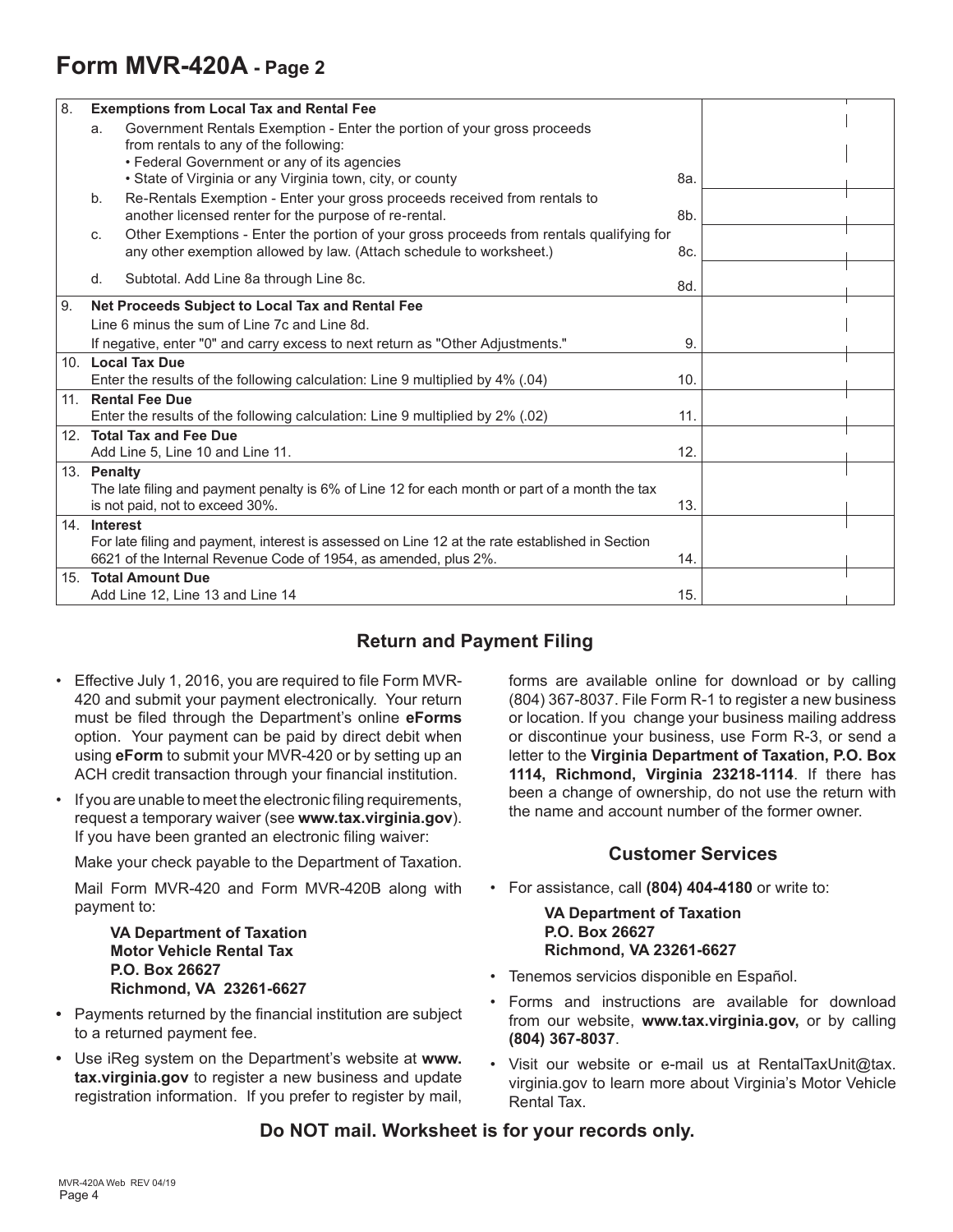# **Virginia Schedule of Local Motor<br>
Vehicle Rental Taxes**



Name \_\_\_\_\_\_\_\_\_\_\_\_\_\_\_\_\_\_\_\_\_\_\_\_\_\_\_\_\_\_\_\_\_\_\_\_\_\_\_ Account Number **17-**\_\_\_\_\_\_\_\_\_\_\_\_\_\_\_\_\_\_\_\_\_\_\_\_\_\_\_\_\_

#### Period

Enter the information for the city, county, or town in which you rent or deliver rented vehicles. If no tax is due on Line 12 of Form MVR-420, no Schedule MVR-420B is needed. Otherwise, Schedule MVR-420B is always required. A list of localities and codes can be found on the following page. Copies of Form MVR-420B can be submitted if additional space is needed. For Columns D thru H, transfer the Grand Total amount to the lines indicated on Form MVR-420.

| $\overline{B}$<br>$\overline{C}$<br>$\boldsymbol{\mathsf{A}}$ |           |             | $\overline{E}$<br>$\overline{D}$ |                                | $\overline{F}$  | ${\mathsf G}$  | $\overline{H}$   |  |
|---------------------------------------------------------------|-----------|-------------|----------------------------------|--------------------------------|-----------------|----------------|------------------|--|
|                                                               |           | Number      | <b>Gross Proceeds</b>            |                                | Exemptions      | Net            | Local Tax Due -  |  |
| <b>Locality Name</b>                                          | FIPS Code | $\circ f$   | Local Tax - Line 6 of            | Adjustments<br>Line 7c of Form | Line 8d of Form | Proceeds       | (Column G x .04) |  |
|                                                               |           | Locations   | Form MVR-420                     | <b>MVR-420</b>                 | MVR-420         | Line 9 of Form | Line 10 of Form  |  |
|                                                               |           | In Locality |                                  |                                |                 | MVR-420        | <b>MVR-420</b>   |  |
|                                                               |           |             |                                  |                                |                 |                |                  |  |
|                                                               |           |             |                                  |                                |                 |                |                  |  |
|                                                               |           |             |                                  |                                |                 |                |                  |  |
|                                                               |           |             |                                  |                                |                 |                |                  |  |
|                                                               |           |             |                                  |                                |                 |                |                  |  |
|                                                               |           |             |                                  |                                |                 |                |                  |  |
|                                                               |           |             |                                  |                                |                 |                |                  |  |
|                                                               |           |             |                                  |                                |                 |                |                  |  |
|                                                               |           |             |                                  |                                |                 |                |                  |  |
|                                                               |           |             |                                  |                                |                 |                |                  |  |
|                                                               |           |             |                                  |                                |                 |                |                  |  |
|                                                               |           |             |                                  |                                |                 |                |                  |  |
|                                                               |           |             |                                  |                                |                 |                |                  |  |
|                                                               |           |             |                                  |                                |                 |                |                  |  |
|                                                               |           |             |                                  |                                |                 |                |                  |  |
|                                                               |           |             |                                  |                                |                 |                |                  |  |
|                                                               |           |             |                                  |                                |                 |                |                  |  |
|                                                               |           |             |                                  |                                |                 |                |                  |  |
|                                                               |           |             |                                  |                                |                 |                |                  |  |
|                                                               |           |             |                                  |                                |                 |                |                  |  |
|                                                               |           |             |                                  |                                |                 |                |                  |  |
|                                                               |           |             |                                  |                                |                 |                |                  |  |
|                                                               |           |             |                                  |                                |                 |                |                  |  |
|                                                               |           |             |                                  |                                |                 |                |                  |  |
|                                                               |           |             |                                  |                                |                 |                |                  |  |
|                                                               |           |             |                                  |                                |                 |                |                  |  |
|                                                               |           |             |                                  |                                |                 |                |                  |  |
|                                                               |           |             |                                  |                                |                 |                |                  |  |
|                                                               |           |             |                                  |                                |                 |                |                  |  |
|                                                               |           |             |                                  |                                |                 |                |                  |  |
|                                                               |           |             |                                  |                                |                 |                |                  |  |
|                                                               |           |             |                                  |                                |                 |                |                  |  |
|                                                               |           |             |                                  |                                |                 |                |                  |  |
|                                                               |           |             |                                  |                                |                 |                |                  |  |
|                                                               |           |             |                                  |                                |                 |                |                  |  |
|                                                               |           |             |                                  |                                |                 |                |                  |  |
|                                                               |           |             |                                  |                                |                 |                |                  |  |
|                                                               |           |             |                                  |                                |                 |                |                  |  |
|                                                               |           |             |                                  |                                |                 |                |                  |  |
|                                                               |           |             |                                  |                                |                 |                |                  |  |
|                                                               |           |             |                                  |                                |                 |                |                  |  |
|                                                               |           |             |                                  |                                |                 |                |                  |  |
|                                                               |           |             |                                  |                                |                 |                |                  |  |
|                                                               |           |             |                                  |                                |                 |                |                  |  |
|                                                               |           |             |                                  |                                |                 |                |                  |  |
|                                                               |           |             |                                  |                                |                 |                |                  |  |
|                                                               |           |             |                                  |                                |                 |                |                  |  |
|                                                               |           |             |                                  |                                |                 |                |                  |  |
|                                                               |           |             |                                  |                                |                 |                |                  |  |
| <b>Subtotal of this Page</b>                                  |           |             |                                  |                                |                 |                |                  |  |
| Subtotals From Other Pages, If Applicable                     |           |             |                                  |                                |                 |                |                  |  |
| <b>Grand Total</b>                                            |           |             |                                  |                                |                 |                |                  |  |
|                                                               |           |             |                                  |                                |                 |                |                  |  |